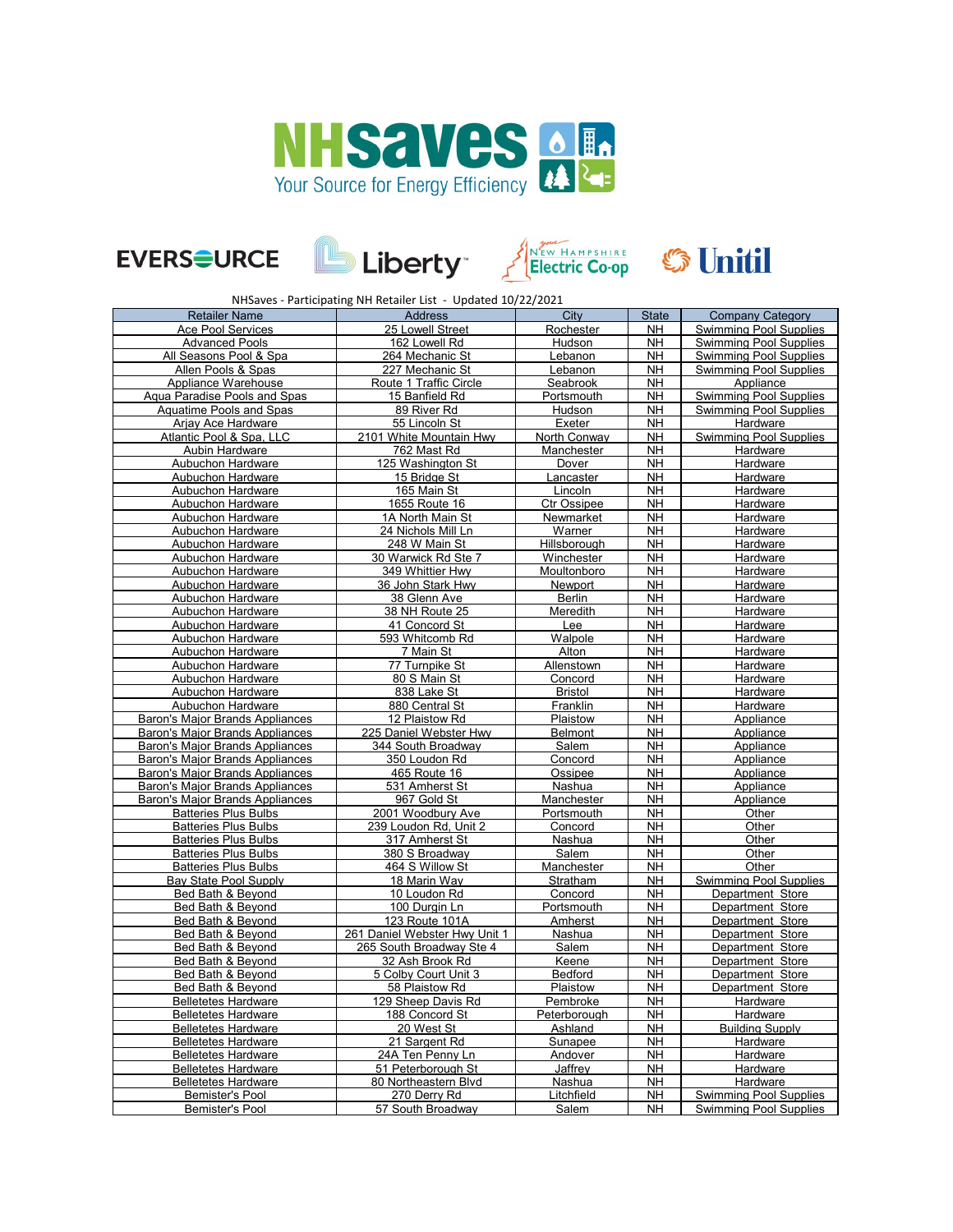| Bemister's Pool                       | 575 Lafavette Rd                 | Hampton                    | <b>NH</b>              | <b>Swimming Pool Supplies</b>      |
|---------------------------------------|----------------------------------|----------------------------|------------------------|------------------------------------|
| Ben Franklin-Ace                      | 15 Freetown Rd                   | Raymond                    | NΗ                     | Hardware                           |
| Benson Lumber and Hardware            | 20 Orchard View Dr               | _ondonderry                | <b>NH</b>              | Hardware                           |
| Benson Lumber and Hardware            | 6 Martin St                      | Derry                      | <b>NH</b>              | Hardware                           |
| Best Buy                              | 1500 South Willow St             | Manchester                 | <b>NH</b>              | <b>Consumer Electronics</b>        |
| Best Buy                              | 220 Daniel Webster Hwy           | Nashua                     | <b>NH</b>              | <b>Consumer Electronics</b>        |
| Best Buv                              | 274 Plainfield Rd                | West Lebanon               | <b>NH</b>              | <b>Consumer Electronics</b>        |
| <b>Best Buv</b>                       | 290 South Broadway               | Salem                      | <b>NH</b>              | <b>Consumer Electronics</b>        |
| Best Buy                              | 45 Gossling Rd                   | Newington                  | <b>NH</b>              | <b>Consumer Electronics</b>        |
| Best Buy                              | 78 D'Amante Dr                   | Concord                    | NΗ                     | <b>Consumer Electronics</b>        |
|                                       |                                  | Tilton                     | <b>NH</b>              |                                    |
| BJs                                   | 119 Laconia Rd                   |                            |                        | Warehouse Outlet                   |
| BJs                                   | 1801 Woodbury Ave                | Portsmouth                 | <b>NH</b>              | Warehouse Outlet                   |
| <b>BJs</b>                            | 200 John E Devine Dr             | Manchester                 | <b>NH</b>              | Warehouse Outlet                   |
| <b>BJs</b>                            | 262 N Plainfield Rd              | West Lebanon               | <b>NH</b>              | Warehouse Outlet                   |
| BJs                                   | 70 Cluff Rd                      | Salem                      | <b>NH</b>              | Warehouse Outlet                   |
| <b>BJs</b>                            | 8 Sexton Ave                     | Nashua                     | <b>NH</b>              | Warehouse Outlet                   |
| <b>Blue Dolphin Pools &amp; Spas</b>  | 7 Bellemore Rd                   | Bedford                    | <b>NH</b>              | <b>Swimming Pool Supplies</b>      |
| Brennan & MacKay Appliance            | 276 South St                     | Milford                    | <b>NH</b>              | Appliance                          |
| <b>Bridge Street</b>                  | 122 Bridge St                    | Pelham                     | <b>NH</b>              | Hardware                           |
| Bryant and Lawrence, Inc.             | 268 Main St                      | Tilton                     | <b>NH</b>              | Hardware                           |
| Caron Building & Rental Center Inc.   | 39 Union St                      | <b>Berlin</b>              | <b>NH</b>              | Hardware                           |
| Clearwater Pool and Spa of Keene Inc. | 233 Monadnock Hwy                | Swanzey                    | <b>NH</b>              | <b>Swimming Pool Supplies</b>      |
| Coastal Living Paint & Hardware       | 82 Lafayette Rd                  | <b>Hampton Falls</b>       | <b>NH</b>              | Hardware                           |
| Cocoplum Appliances                   | 540 Main St                      | Keene                      | <b>NH</b>              | Appliance                          |
| Costco                                | 311 Daniel Webster Hwy           | Nashua                     | <b>NH</b>              | Warehouse Outlet                   |
| Country 3 Corners True Value          | 833 S Stark Highway              | Weare                      | <b>NH</b>              | Hardware                           |
| Country Pools, Spas & Billiards       | 260 Meadow St                    | Littleton                  | NΗ                     | <b>Swimming Pool Supplies</b>      |
| County Stores Inc                     | 321-K Nashua St                  | Milford                    | <b>NH</b>              | Hardware                           |
| <b>Custom Pools and Spas</b>          | 373 Shattuck Way                 | Newington                  | <b>NH</b>              | <b>Swimming Pool Supplies</b>      |
| Cyr Ace Lumber                        | 39 Rockingham Rd                 | Windham                    | <b>NH</b>              | Hardware                           |
|                                       |                                  |                            | <b>NH</b>              |                                    |
| Cyr Lumber & Home Center              | 542 West Main St                 | Tilton                     |                        | Hardware                           |
| Cyr Lumber & Home Center              | 717 Route 103 E                  | Warner                     | <b>NH</b>              | Hardware                           |
| Daigle Pools                          | 3 Mohawk Drive                   | Londonderry                | <b>NH</b>              | Swimming Pool Supplies             |
| Dollar Tree                           | 103 Quality Dr                   | Hooksett                   | <b>NH</b>              | <b>Discount</b>                    |
| Dollar Tree                           | 124 State Route 101A             | Amherst                    | <b>NH</b>              | Discount                           |
| <b>Dollar Tree</b>                    | 1271 Hooksett Rd                 | Hooksett                   | <b>NH</b>              | Discount                           |
| Dollar Tree                           | 1458 Lake Shore Dr               | Gilford                    | <b>NH</b>              | <b>Discount</b>                    |
| Dollar Tree                           | 15 Freetown Rd                   | Raymond                    | <b>NH</b>              | <b>Discount</b>                    |
| <b>Dollar Tree</b>                    | 160 Washington St                | Rochester                  | <b>NH</b>              | Discount                           |
| Dollar Tree                           | 161 Court Street                 | Laconia                    | <b>NH</b>              | Discount                           |
| <b>Dollar Tree</b>                    | 176 Central St                   | Woodsville                 | <b>NH</b>              | <b>Discount</b>                    |
| <b>Dollar Tree</b>                    | 1976 White Mountain Hwy          | North Conway               | <b>NH</b>              | Discount                           |
| Dollar Tree                           | 1981 Woodbury Ave                | Portsmouth                 | <b>NH</b>              | Discount                           |
| Dollar Tree                           | 21 Commercial Ln, Unit 2         | Rindge                     | <b>NH</b>              | Discount                           |
| <b>Dollar Tree</b>                    | 216 Washington St                | Claremont                  | <b>NH</b>              | Discount                           |
| Dollar Tree                           | 24 Lafayette Rd #5               | North Hampton              | <b>NH</b>              | <b>Discount</b>                    |
| <b>Dollar Tree</b>                    | 24 Lilac Mall                    | Rochester                  | <b>NH</b>              | <b>Discount</b>                    |
| Dollar Tree                           | 285 Plainfield Rd                | West Lebanon               | <b>NH</b>              | <b>Discount</b>                    |
| Dollar Tree                           | 294 N Broadway                   | Salem                      | <b>NH</b>              | <b>Discount</b>                    |
| <b>Dollar Tree</b>                    | 300 Main St                      | Nashua                     | <b>NH</b>              | Discount                           |
| <b>Dollar Tree</b>                    | 313 Loudon Rd                    | Concord                    | <b>NH</b>              | Discount                           |
| Dollar Tree                           | 35 Manchester Rd                 | Derry                      | <b>NH</b>              | <b>Discount</b>                    |
|                                       |                                  |                            |                        |                                    |
| <b>Dollar Tree</b>                    | 4 Beehive Dr                     | Epping                     | <b>NH</b>              | Discount                           |
| Dollar Tree                           | 4 Orchard View Dr<br>451 High St | Londonderry<br>Somersworth | <b>NH</b><br><b>NH</b> | <b>Discount</b><br><b>Discount</b> |
| Dollar Tree                           |                                  |                            |                        |                                    |
| Dollar Tree                           | 491 Main St Suite # 6            | Gorham                     | <b>NH</b>              | Discount                           |
| Dollar Tree                           | 515 Daniel Webster Hwy           | Merrimack                  | <b>NH</b>              | Discount                           |
| Dollar Tree                           | 545 Hooksett Rd                  | Manchester                 | <b>NH</b>              | Discount                           |
| Dollar Tree                           | 55 Key Rd                        | Keene                      | <b>NH</b>              | Discount                           |
| Dollar Tree                           | 553 Mast Rd                      | Goffstown                  | <b>NH</b>              | Discount                           |
| <b>Dollar Tree</b>                    | 556 Meadow St                    | Littleton                  | <b>NH</b>              | Discount                           |
| Dollar Tree                           | 581 Second Street                | Manchester                 | <b>NH</b>              | Discount                           |
| Dollar Tree                           | 586 Valley Street                | Manchester                 | <b>NH</b>              | Discount                           |
| Dollar Tree                           | 601 Nashua St                    | Milford                    | <b>NH</b>              | <b>Discount</b>                    |
| Dollar Tree                           | 630 W Main St                    | Tilton                     | <b>NH</b>              | Discount                           |
| Dollar Tree                           | 68 Derry St                      | Hudson                     | <b>NH</b>              | Discount                           |
| Dollar Tree                           | 695 Tenney Mountain Hwy          | Plymouth                   | <b>NH</b>              | Discount                           |
| Dollar Tree                           | 75 Portsmouth Ave                | Exeter                     | <b>NH</b>              | Discount                           |
| Dollar Tree                           | 756 Lafayette Rd                 | Seabrook                   | NΗ                     | Discount                           |
| Dollar Tree                           | 777 S Willow St                  | Manchester                 | <b>NH</b>              | Discount                           |
| Dollar Tree                           | 9 Plaistow Rd                    | Plaistow                   | <b>NH</b>              | Discount                           |
| Dollar Tree                           | 99 Bridge Street                 | Pelham                     | <b>NH</b>              | <b>Discount</b>                    |
| Eaton Furniture                       | 52 W Main St                     | Hillsborough               | <b>NH</b>              | Appliance                          |
|                                       |                                  |                            |                        |                                    |
| <b>Edmunds Ace Hardware</b>           | 262 Maple St                     | Henniker                   | NΗ                     | Hardware                           |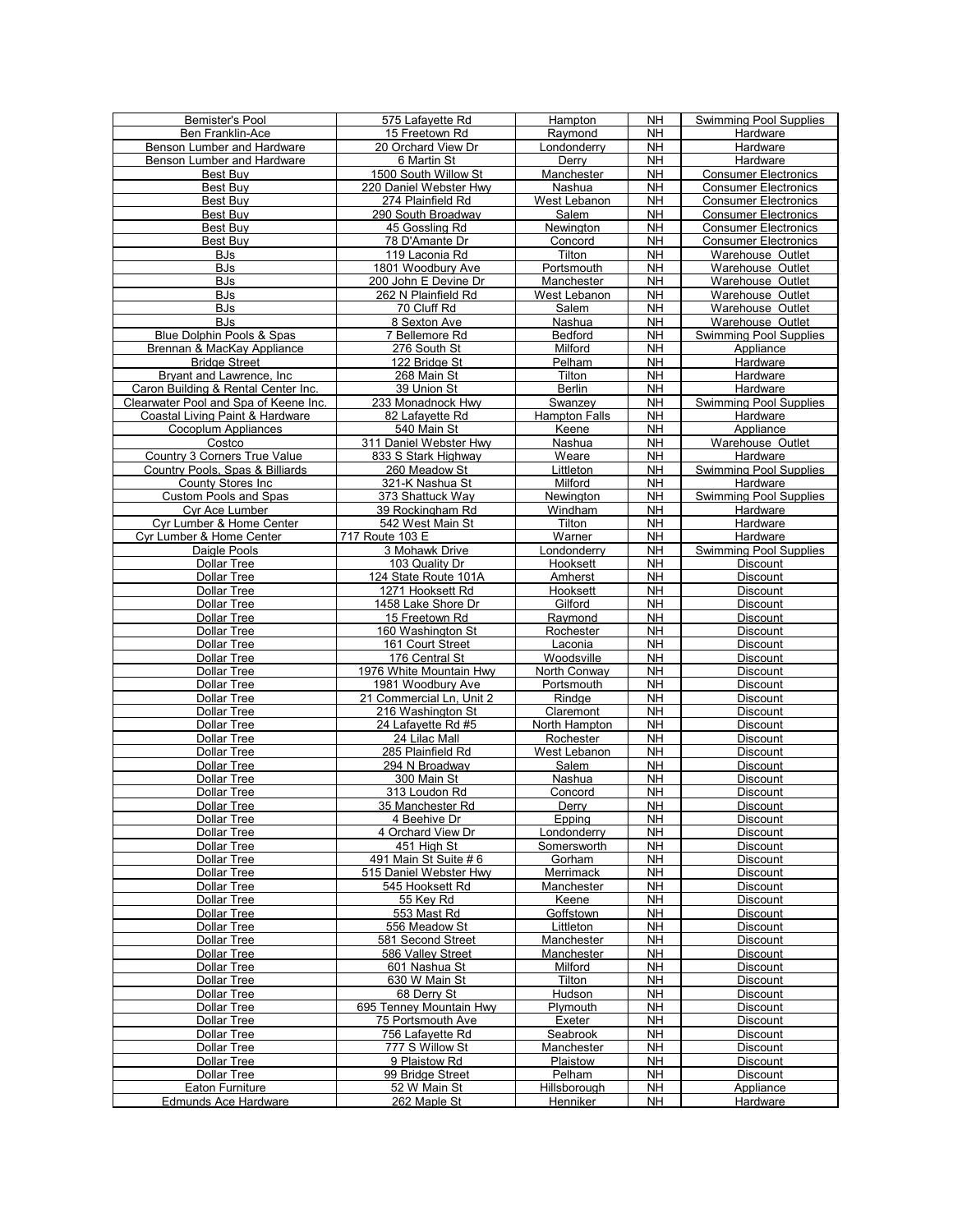| Edmunds Ace Hardware         | 56 Main St                    | Antrim         | <b>NH</b> | Hardware                      |
|------------------------------|-------------------------------|----------------|-----------|-------------------------------|
| <b>EM Heath Hardware</b>     | 318 Whittier Hwy              | Center Harbor  | <b>NH</b> | Hardware                      |
| <b>Empire Pools</b>          | 655 Mast Rd                   | Manchester     | <b>NH</b> | <b>Swimming Pool Supplies</b> |
| Empire Pools & Hot Tubs      | 105 Manchester St             | Concord        | NΗ        | <b>Swimming Pool Supplies</b> |
|                              |                               |                |           |                               |
| E-Z Test Pool Supplies       | 22 Manchester Road #5         | Derry          | NΗ        | <b>Swimming Pool Supplies</b> |
| E-Z Test Pool Supplies       | 26 Main Street                | Plaistow       | NΗ        | <b>Swimming Pool Supplies</b> |
| <b>Family Pools</b>          | 3 Newton Junction Road        | Kingston       | <b>NH</b> | <b>Swimming Pool Supplies</b> |
| Ferguson Kitchen             | 126 Bridge St                 | Portsmouth     | NΗ        | Other                         |
| Fogg's Ace Hardware          | 4905 Dartmouth College Hwy    | Woodsville     | NH        | Hardware                      |
| Fox Ace Hardware             | 325 Village St                | Penacook       | <b>NH</b> | Hardware                      |
| Goffstown Ace Hardware       | 5 Depot St                    | Goffstown      | <b>NH</b> | Hardware                      |
| Goodwill                     | 1292 Hooksett Rd              | Hooksett       | NH        | Other                         |
| Goodwill                     | 131 Route 101A                | Amherst        | NΗ        | Other                         |
| Goodwill                     | 165 John E Devine Dr          | Manchester     | <b>NH</b> | Other                         |
| Goodwill                     | 19C Manchester Rd             | Derry          | NΗ        | Other                         |
| Goodwill                     | 204 Loudon Rd                 | Concord        | NΗ        | Other                         |
| Goodwill                     | 21 Chevy Chase Rd             | Seabrook       | NH        | Other                         |
|                              |                               |                |           |                               |
| Goodwill                     | 23 South Broadway             | Salem          | NH        | Other                         |
| Goodwill                     | 450-462 High St               | Somersworth    | <b>NH</b> | Other                         |
| Goodwill                     | 720 Lafayette Rd              | Portsmouth     | NΗ        | Other                         |
| Goodwill                     | 9 Wason Rd                    | Hudson         | <b>NH</b> | Other                         |
| Goodwill                     | 95 Daniel Webster Highway     | <b>Belmont</b> | <b>NH</b> | Other                         |
| Hamshaw Lumber               | 3 Bradco St                   | Keene          | <b>NH</b> | Hardware                      |
| <b>Hanover True Value</b>    | 7 South St                    | Hanover        | NΗ        | Hardware                      |
| Heritage True Value Hardware | 382 1ST New Hampshire Turnpik | Northwood      | NΗ        | Hardware                      |
| Hicks Hardware               | 120 Main St                   | Colebrook      | NH        | Hardware                      |
| Home Depot                   | 100 Arthur Brady Dr           | Portsmouth     | <b>NH</b> | Home Improvement              |
| Home Depot                   | 12 Coliseum Dr                | Nashua         | <b>NH</b> | Home Improvement              |
| Home Depot                   | 12 Commercial Dr              | Somersworth    | NΗ        | Home Improvement              |
| Home Depot                   | 129 March Ave                 | Manchester     | NΗ        | Home Improvement              |
| Home Depot                   | 160 Laconia Rd                | Tilton         | NΗ        | Home Improvement              |
| Home Depot                   | 22 Ashbrook Rd                | Keene          | <b>NH</b> | Home Improvement              |
| Home Depot                   | 240 Lafayette Rd              | Seabrook       | NΗ        | Home Improvement              |
|                              |                               |                |           |                               |
| Home Depot                   | 280 North Main St             | Rochester      | NΗ        | Home Improvement              |
| Home Depot                   | 288 Daniel Webster Hwy        | Nashua         | <b>NH</b> | Home Improvement              |
| Home Depot                   | 289 South Broadway            | Salem          | <b>NH</b> | Home Improvement              |
| Home Depot                   | 296 Plainfield Ave            | West Lebanon   | NΗ        | Home Improvement              |
| Home Depot                   | 300 Quality Dr                | Hooksett       | NΗ        | Home Improvement              |
| Home Depot                   | 35 Lafayette Rd               | North Hampton  | <b>NH</b> | Home Improvement              |
| Home Depot                   | 41 Nashua Rd                  | Londonderry    | NΗ        | Home Improvement              |
| Home Depot                   | 42 D'Amante Dr                | Concord        | NΗ        | Home Improvement              |
| Home Depot                   | 451 Washington St             | Claremont      | NΗ        | Home Improvement              |
| Home Depot                   | 53 Barnes Rd                  | North Conway   | NΗ        | Home Improvement              |
| Home Depot                   | 58 Plaistow Rd                | Plaistow       | <b>NH</b> | Home Improvement              |
| Home Depot                   | 721 Milford Rd                | Merrimack      | NΗ        | Home Improvement              |
| Home Depot                   | 895 Meadow St                 | Littleton      | NΗ        | Home Improvement              |
| <b>Hometown Appliances</b>   | 958 John Stark Highway        | Newport        | NΗ        | Appliance                     |
| Hudson True Value Hdw        | 114 Derry Rd                  | Hudson         | <b>NH</b> | Hardware                      |
| Korvin Appliance Inc.        | 65 Roxbury St                 | Keene          | NΗ        | Appliance                     |
| Lambert Supply               | 409 Main St                   | Claremont      | NΗ        | Appliance                     |
| LaValley Building Supply     | 118 Pleasant St               | Claremont      | NΗ        | <b>Building Supply</b>        |
| LaValley Building Supply     | 351 Sunapee St                | Newport        | <b>NH</b> | <b>Building Supply</b>        |
| LaVallev Building Supply     | 40 Meadow Access Lane         | Walpole        | <b>NH</b> | <b>Building Supply</b>        |
| LaValley Building Supply     | 5 Airport Rd                  | West Lebanon   | NΗ        | <b>Building Supply</b>        |
| LaValley Building Supply     | 400 Summer St.                | <b>Bristol</b> | <b>NH</b> | <b>Building Supply</b>        |
| LeBlancs Hardware, Inc       | 621 Hayward St                | Manchester     | <b>NH</b> | Hardware                      |
| Lowe's                       | 1037 Meadow St                | Littleton      | <b>NH</b> | Home Improvement              |
| Lowe's                       | 124 Route 101A Unit 15        | Amherst        | NΗ        | Home Improvement              |
| Lowe's                       | 1407 Lakeshore Rd             | Gilford        | <b>NH</b> | Home Improvement              |
| Lowe's                       | 143 Daniel Webster Hwy        | Nashua         | <b>NH</b> | Home Improvement              |
| Lowe's                       | 1440 Greenland Ave            | Greenland      | NH        | Home Improvement              |
| Lowe's                       | 160 Washington St             | Rochester      | <b>NH</b> | Home Improvement              |
| Lowe's                       | 222 South River Rd            | Bedford        | NΗ        | Home Improvement              |
| Lowe's                       | 32 Mountain Valley Blvd       | Conway         | <b>NH</b> | Home Improvement              |
| Lowe's                       | 36 Fresh River Rd             | Epping         | <b>NH</b> | Home Improvement              |
| Lowe's                       | 417 Lafayette Rd              | Seabrook       | <b>NH</b> | Home Improvement              |
| Lowe's                       | 48 Lowes Dr                   | Tilton         | <b>NH</b> | Home Improvement              |
| Lowe's                       | 541 South Broadway            | Salem          | <b>NH</b> | Home Improvement              |
| Lowe's                       | 90 Fort Eddy Rd               | Concord        | NH        | Home Improvement              |
| Lucy's Hardware              | 239 NH Route 16               | Intervale      | <b>NH</b> | Hardware                      |
| Lyme Hardware                | 5 Main St                     | Lyme           | NH        | Hardware                      |
| Manny's Appliances           | 653 Washington St             | Claremont      | <b>NH</b> | Appliance                     |
| Manny's Appliances           | 93 Park Ave                   | Keene          | NH        | Appliance                     |
| Marklynn Pools and Spas      | 800 Gold Street               | Manchester     | NΗ        | <b>Swimming Pool Supplies</b> |
|                              |                               |                |           |                               |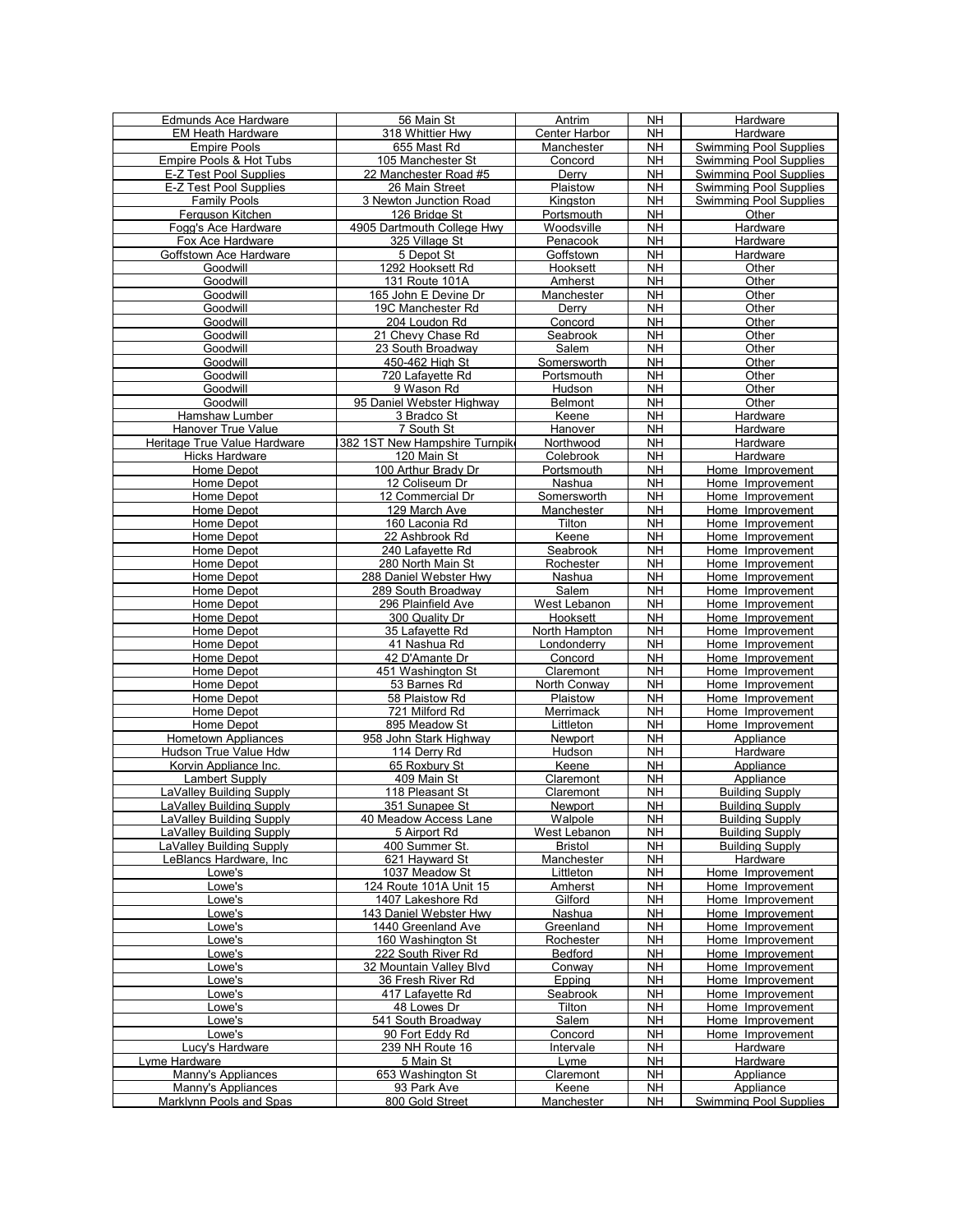| Marro Home Center                      | 141 Charlestown Rd               | Claremont      | <b>NH</b> | Hardware                             |
|----------------------------------------|----------------------------------|----------------|-----------|--------------------------------------|
| Mast Road Grain and Building Materials | 736 Mast Rd.                     | Manchester     | <b>NH</b> |                                      |
| Middleton Building Supply              | 157 Main Street                  | Meredith       | <b>NH</b> | <b>Building Supply</b>               |
| <b>Middleton Building Supply</b>       | 58 Old Rochester Rd              | Dover          | <b>NH</b> | <b>Building Supply</b>               |
| Middleton Building Supply              | 864 Lafayette Rd                 | Hampton        | <b>NH</b> | <b>Building Supply</b>               |
| Milford Lumber                         | 63 S. River Rd                   | Bedford        | NΗ        |                                      |
| Milton Hardware                        | 342 White Mountian Hwy           | Milton         | <b>NH</b> | Hardware                             |
| Moynihan Lumber Plaistow               | 12 Old Rd                        | Plaistow       | <b>NH</b> | Hardware                             |
| Namco                                  | 541 S Broadwav                   | Salem          | <b>NH</b> | Swimming Pool Supplies               |
| Namco                                  | 8 Spit Brook Rd                  | Nashua         | <b>NH</b> | <b>Swimming Pool Supplies</b>        |
| New Boston Hardware                    | 3 Central Sq                     | New Boston     | <b>NH</b> | Hardware                             |
| Ocean State Job Lot                    | 12 John Stark Hwy                | Newport        | <b>NH</b> | Department Store                     |
| Ocean State Job Lot                    | 1328 Hooksett Rd                 | Hooksett       | <b>NH</b> | Department Store                     |
| Ocean State Job Lot                    | 16 Veterans Memorial Parkway     | Salem          | <b>NH</b> | Department Store                     |
| Ocean State Job Lot                    | 1700 Woodbury Ave                | Portsmouth     | <b>NH</b> | Department Store                     |
| Ocean State Job Lot                    | 176 Central St                   | Woodsville     | <b>NH</b> | Department Store                     |
| Ocean State Job Lot                    | 19 Wilton Rd #23                 | Peterborough   | <b>NH</b> | Department Store                     |
| Ocean State Job Lot                    | 270 Lafayette Rd                 | Seabrook       | <b>NH</b> | Department Store                     |
| Ocean State Job Lot                    | 28 Portsmouth Ave                | Stratham       | <b>NH</b> | Department Store                     |
| Ocean State Job Lot                    | 30 Manchester Rd                 | Derry          | <b>NH</b> | Department Store                     |
| Ocean State Job Lot                    | 300 Main St                      | Nashua         | <b>NH</b> | Department Store                     |
| Ocean State Job Lot                    | 32 Ames Plaza Ln                 | Walpole        | NΗ        | Department Store                     |
| Ocean State Job Lot                    | 5 Milton Rd                      | Rochester      | <b>NH</b> | Department Store                     |
| Ocean State Job Lot                    | 583 Lancaster Rd                 | Northumberland | <b>NH</b> | Department Store                     |
| Ocean State Job Lot                    | 601 Nashua St                    | Milford        | <b>NH</b> | Department Store                     |
| Ocean State Job Lot                    | 68 D'Amante Dr                   | Concord        | <b>NH</b> |                                      |
| Ocean State Job Lot                    | 71 NH Route 104                  | Meredith       | <b>NH</b> | Department Store<br>Department Store |
| Ocean State Job Lot                    |                                  |                |           | Department Store                     |
|                                        | 895 NH-16                        | Ossipee        | <b>NH</b> |                                      |
| Paquette Pools                         | 1204 Hooksett Rd                 | Hooksett       | <b>NH</b> | <b>Swimming Pool Supplies</b>        |
| Perras Ace Hardware                    | 31 Perras Rd Route 3             | Lancaster      | <b>NH</b> | Hardware                             |
| <b>Plymouth Furniture</b>              | 151 North Main St                | Plymouth       | NΗ        | Appliance                            |
| Pool Works                             | 4 Ronnie Drive                   | Nashua         | <b>NH</b> | <b>Swimming Pool Supplies</b>        |
| Poulin Sales Inc.                      | 02 Trooper Leslie G. Lord Memori | Colebrook      | <b>NH</b> | Appliance                            |
| Rand's Hardware                        | 71 Main St                       | Plymouth       | <b>NH</b> | Hardware                             |
| <b>RGV Pools</b>                       | PO Box 428                       | Pelham         | <b>NH</b> | <b>Swimming Pool Supplies</b>        |
| Ricci Lumber                           | 105 Barlett St                   | Portsmouth     | <b>NH</b> | Hardware                             |
| Rocky's Ace Hardware                   | 20 Loudon Rd                     | Concord        | <b>NH</b> | Hardware                             |
| Rocky's Ace Hardware                   | 873 Central Ave                  | Dover          | <b>NH</b> | Hardware                             |
| Rocky's Ace Hardware                   | 257 Newport Rd                   | New London     | <b>NH</b> | Hardware                             |
| Runnings                               | 18 Georges Field Rd              | Hinsdale       | <b>NH</b> | Department Store                     |
| Runnings                               | 403 Washington St                | Claremont      | <b>NH</b> | Department Store                     |
| <b>Salvation Army Family Store</b>     | 2458 Lafayette Rd                | Portsmouth     | <b>NH</b> | <b>Discount</b>                      |
| <b>Salvation Army Family Store</b>     | 28 Signal St                     | Rochester      | <b>NH</b> | Discount                             |
| Sam's Club                             | 304 Sheep Davis Road             | Concord        | <b>NH</b> | Warehouse Outlet                     |
| Sam's Club                             | 7 Walmart Blvd.                  | Hudson         | <b>NH</b> | Warehouse Outlet                     |
| Seacoast Ace Hardware                  | 70 Heritage Ave                  | Portsmouth     | <b>NH</b> | Hardware                             |
| <b>Seasonal Specialty Stores</b>       | 120 Route 101A                   | Amherst        | <b>NH</b> | <b>Swimming Pool Supplies</b>        |
| South Shore Gunite Pools               | 80 State Route 101A              | Amherst        | NΗ        | <b>Swimming Pool Supplies</b>        |
| <b>State Street Discount</b>           | 3613 Lafayette Rd                | Portsmouth     | <b>NH</b> | Appliance                            |
| <b>Strafford Appliance Company</b>     | 90 New Rochester Rd              | Dover          | <b>NH</b> | Appliance                            |
| Surfside Pools                         | 111 Route 101 A                  | Amherst        | <b>NH</b> | <b>Swimming Pool Supplies</b>        |
| <b>Swimming Pool Center</b>            | 138 NH 111                       | Hampstead      | <b>NH</b> | <b>Swimming Pool Supplies</b>        |
| Target                                 | 100 Quality Dr                   | Hooksett       | <b>NH</b> | Department Store                     |
| Target                                 | 11 Andrews Rd                    | Somersworth    | <b>NH</b> | Department Store                     |
| Target                                 | 1450 Greenland Rd Ste 1          | Greenland      | <b>NH</b> | Department Store                     |
| Target                                 | 203 S Broadway                   | Salem          | NΗ        | Department Store                     |
| Target                                 | 220 S River Rd                   | Bedford        | <b>NH</b> | Department Store                     |
| Target                                 | 310 Daniel Webster Hwy           | Nashua         | <b>NH</b> | Department Store                     |
| Target                                 | 46 Ash Brook Rd                  | Keene          | <b>NH</b> | Department Store                     |
| Target                                 | 600 Amherst St                   | Nashua         | <b>NH</b> | Department Store                     |
| Target                                 | 80 Damante Dr                    | Concord        | <b>NH</b> | Department Store                     |
| The Lighting Showroom                  | 172 Route 101                    | Bedford        | <b>NH</b> | Lighting Showroom                    |
| The Mountain Grainery                  | 755 White Mountain Highway Rt 16 | Ossipee        | <b>NH</b> | Hardware                             |
| Top Furniture, Inc.                    | Berlin & Gorham Rd, Route 16     | Gorham         | <b>NH</b> | Appliance                            |
| <b>Tractor Supply Co</b>               | 12 Two Rod Rd                    | Rochester      | NΗ        | Hardware                             |
| Tractor Supply Co                      | 1328 Hooksett Rd Unit 13C        | Hooksett       | <b>NH</b> | Hardware                             |
| Tractor Supply Co                      | 191 Elm Street Unit 1            | Milford        | <b>NH</b> | Hardware                             |
| <b>Tractor Supply Co</b>               | 307 Dover Rd                     | Chichester     | <b>NH</b> | Hardware                             |
| <b>Tractor Supply Co</b>               | 360 Miracle Mile                 | Lebanon        | <b>NH</b> | Hardware                             |
| Tractor Supply Co                      | 419 Main St                      | Claremont      | NΗ        | Hardware                             |
| <b>Tractor Supply Co</b>               | 437 Rte 125                      | Brentwood      | <b>NH</b> | Hardware                             |
| Tractor Supply Co                      | 491 Main St, Suite 8             | Gorham         | <b>NH</b> | Hardware                             |
| Tractor Supply Co                      | 515 Daniel Webster Highway       | Merrimack      | NΗ        | Hardware                             |
| Tractor Supply Co                      | 670 Brattleboro Rd               | Hinsdale       | NΗ        | Hardware                             |